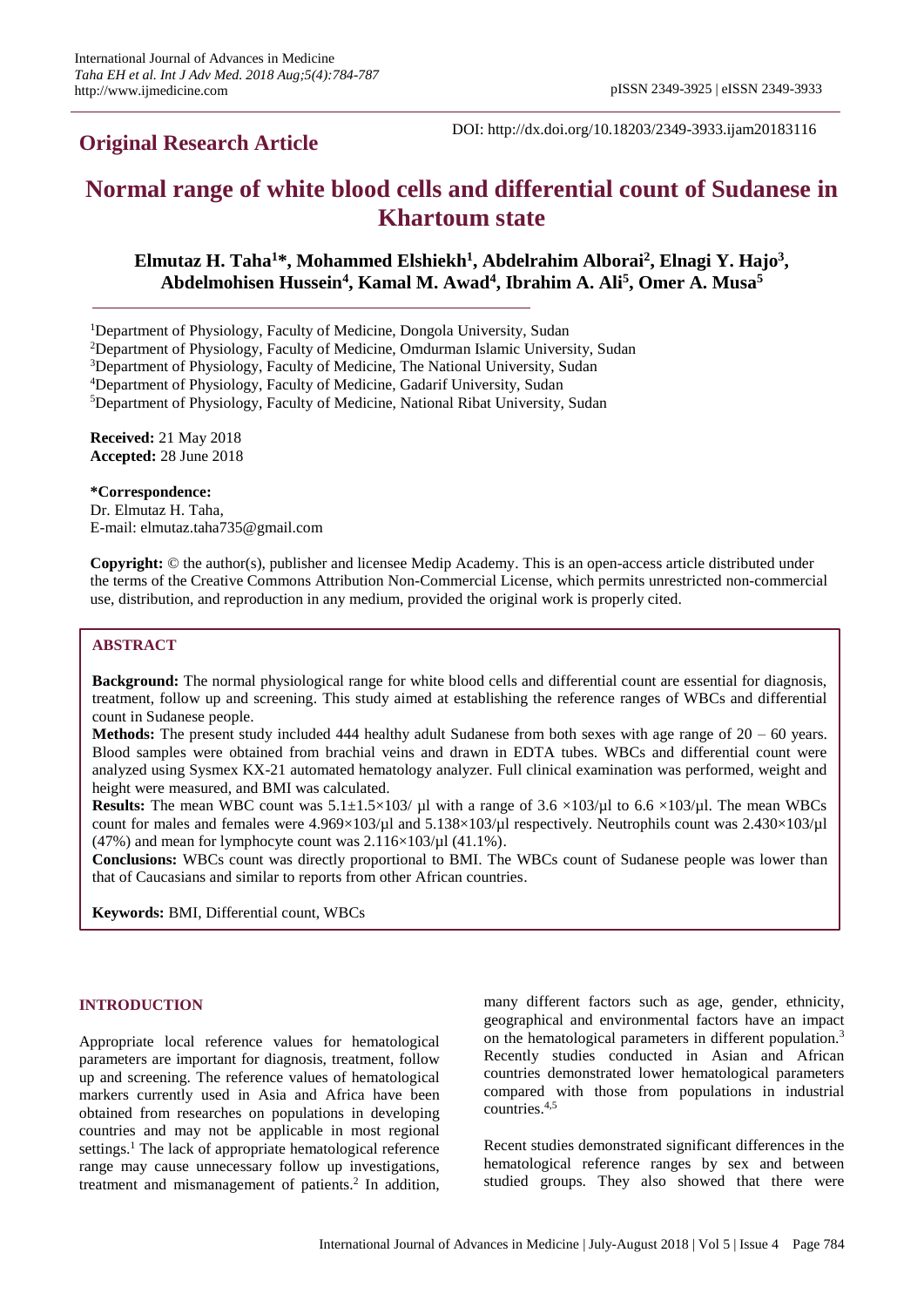considerable differences in the reference values from western population compared with those from the local population.<sup>4</sup> White blood cells (WBCs) count in obese subjects were found significantly higher than in nonobese subjects.<sup>6</sup> A study done by A.A Abbas and others in Gezira State revealed that there was no significant difference in WBCs count between Sudanese people and international reference values. In another study conducted in Khartoum state reported that WBCs count showed the same result when compared with international reference values.<sup>7,8</sup> In contrast to these results, WBCs count and differential count showed significant variation in Sudanese young adults healthy males in comparison with the reference ranges of African and American.<sup>9</sup> It is necessary to conduct a study involving a large sample size for more accurate determination of WBCs and differential count in Sudanese. Therefore, we have conducted this study to establish the reference ranges of WBCs and differential counts in Sudanese people and to correlate them with age, sex and BMI.

#### **METHODS**

This was a cross sectional descriptive study approved ethically by Sudan Federal Ministry of Health and the National Ribat University. This initial study was conducted in Khartoum state from December 2016 to April 2017. The participants were healthy Sudanese males and females between 20-60 years old and residence for at least one year in Khartoum. Participant with Chronic diseases (Hypertension, diabetes mellitus, liver diseases, renal diseases, cardiac diseases, TB, asthma, thyroid disorders), hematological disorders, recent acute diseases (malaria, typhoid fever) surgery, pregnancy and lactation, splenectomy and history of schistosomiasis were excluded.

Each of the participants provided a written informal consent after fully explaining to them the project. A questionnaire was filled by each participant individually. Blood sample was drawn from the brachial vein by the standard procedure with a Vacutainer into tubes containing K3E-EDTA (Anticoagulant) and gently mixed by inverting the tube five to six times immediately after drawing. WBCs and differential count were measured using Sysmex KX-21 automated hematology analyzer. Weight and height were measured with standard techniques. BMI was calculated as weight (kg)/height (m)<sup>2</sup> . Complete clinical examination was performed. Data was collected in data collection sheet excel. Results obtained were analyzed by Statistical Package for the Social Sciences (SPSS) software version 23 (SPSS Inc., Chicago, IL). The mean and standard deviation were calculated for each parameter. Student test was used for normally distributed data and to compare between two groups. One Way ANOVA was used to compare between different groups. P  $\leq$ 0.05 was considered statistically significant.

#### **RESULTS**

A total of 444 healthy adults were included, 353 (79.5 %) were females and 91 (20.5 %) were males, with age range of 20-60 years.

The mean±SD of WBCs count for Sudanese in Khartoum state was  $5.1 \pm 1.5 \times 10^{3}$ / µl compared to international value of  $7.5 \times 103$ / µl, but comparable to African countries (Table 1). The mean differential count±SD is presented in (Table 2).

There is no significant difference between males and females in the WBCs count, 4.969/ µl and 5.138/ µl respectively, but the count for the age group 30-39 was  $5.465 \pm 1.22$  and for the age group above 50 was 4.843±2.08. There was statistically significant difference between underweight and obese for WBCs count (P  $\leq$ 0.05). WBCs count was directly proportionate with-BMI (Table 3).

#### **Table 1: Comparison of WBCs values of Sudanese with International values from Caucasians.**

| <b>Parameter</b>     | <b>Mean for</b><br><b>Sudanese</b> | <b>Mean for</b><br><b>International</b> |
|----------------------|------------------------------------|-----------------------------------------|
| <b>WBCs count</b>    | $5.103/\mu$                        | $7.500/\mu$                             |
| Male WBCs<br>count   | $4.969/\mu$ l                      | $7.500/\mu$ l                           |
| Female WBCs<br>count | $5.138/\mu$                        | $7.500/\mu$                             |

The mean for the WBC count was found to be 4.969 x  $10^3/\mu$ l for men, with a higher mean of 5.138 x $10^3/\mu$ l for women. The difference was not significant; but when we compare the mean of WBCs count in Khartoum state (Sudan) to the International values it is found to be significantly low  $(5.103 \times 10^3/\mu)$  and  $7.500 \times 10^3/\mu$ respectively). The WBCs count in Sudanese is similar as those from African countries, but sigificant lower than the International values.

#### **Table 2: Mean values of WBCs differential in Sudanese.**

| Variables (thousand/ $\mu$ l)                   | <b>Mean</b> |     | Std. deviation % % of Sudanese mean | % of international mean |
|-------------------------------------------------|-------------|-----|-------------------------------------|-------------------------|
| Lymphocyte count                                | 2.116       | 0.9 | 41.1% (45% male 40% female) 20-40%  |                         |
| Neutrophils count                               | 2.430       | 1.5 | 47% (40% male 45% female)           | 45-75%                  |
| (monocytes, basophils and<br>eosinophils) count | 0.678       | 0.4 | 11.7                                | $3 - 13%$               |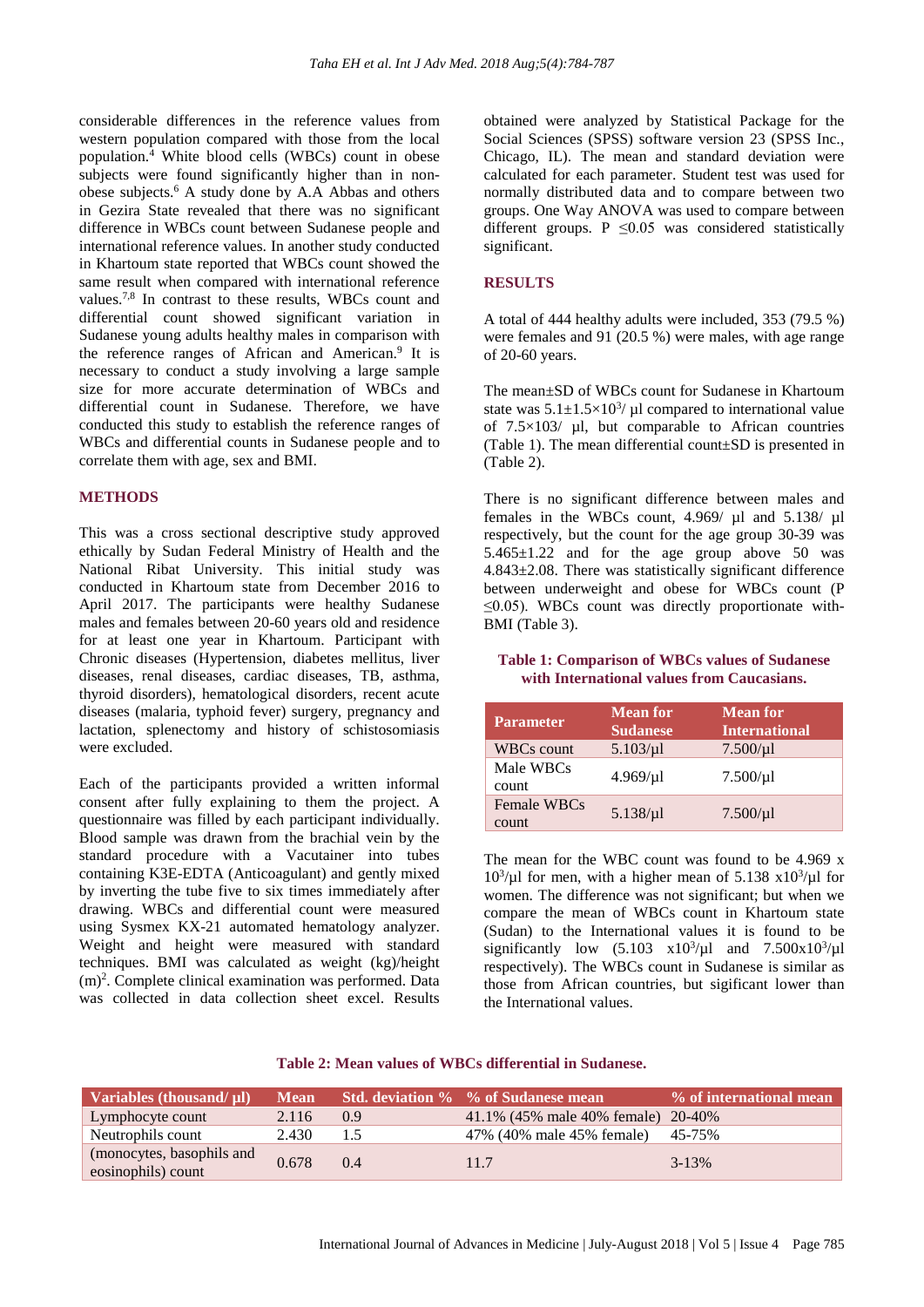The mean of total WBCs count was  $5.103\times10^{3}/\mu$ l and the absolute neutrophil counts was  $2.43 \times 10^3/\mu$ l. The mean lymphocyte counts in males and females were, respectively, 2.1×109/L and 2.2×109/L.

Neutrophil and lymphocyte counts were also significantly higher in females compared to males.

# **Table 3: Comparison WBCs count between BMI categories.**

| <b>BMI</b> classification | N(% | $Mean \pm SD$     |
|---------------------------|-----|-------------------|
| Under weight              | 102 | $4.802+1.504**$   |
| Acceptable                | 223 | $5.078 \pm 1.474$ |
| Over weight               | 82  | $5.333 \pm 1.493$ |
| Obese                     | 36  | 5.589±2.034**     |

\*\*P ≤0.05 underweight versus obese

The WBCs count in Sudanese was directly proportion to the BMI.

Underweight subjects had lower WBCs count than obese subjects and the difference was statistically significant P  $\leq$ 0.05. WBCs count significant increased by increasing BMI.

#### **DISCUSSION**

The goal of this study was to establish the reference ranges of WBCs and differential count in Sudanese and correlate them with age, sex and BMI. The WBCs count is globally lower among black people than in Caucasians.6,10,11 In present study we have demonstrated that WBCs count in Sudanese healthy adult was significantly lower than International reference values. In addition, our results are similar to many African countries such as Central Africa, Uganda and Tanzania and lower than South Africa and Ethiopia.12-16 The cause of these differences is unclear, although dietary, environmental and genetic factors have been reported.13,17

Neutrophils count was reported lower in all black African and American population.<sup>18,19</sup> Present study revealed that neutrophils count in Sudanese people is similar to black African population. Mechanisms by which black African people have neutropenia is still not explained. Furthermore, lymphocyte count in Sudanese people was similar to those reported from African studies. $\frac{5,13}{ }$ 

In this study a slight insignificant difference of mean WBCs count was observed between males and females in Sudanese people. In consistence with our result previous studies have documented minor differences of mean WBCs count from different parts of the world.<sup>4,20-22</sup> In contrast, Rukia and his colleagues demonstrated statistically significant differences in WBCs and differential count by gender in Kenya, where males had lower values than females  $(Table 1)$ .<sup>23</sup> This study demonstrates that mean WBCs count was markedly lower in underweight Sudanese people compared with obese

one and directly proportion with BMI (Figure 2). The mean WBCs and differential count was higher in obese compared to non-obese women.<sup>24</sup> Shimakawa et al reported that the mean WBCs count is positively associated with components of metabolic syndrome, such as BMI and WHR.<sup>25</sup> In obese subjects Adipose tissue produces and releases a variety of inflammatory factors and adipokines as well as cytokines such as IL-6 and IL-8.<sup>26</sup> WBCs count was increased by cytokines, especially IL-6. 27 IL-6 by itself further increases the production of C Reactive Protein (CRP) in obesity. This elevated amount of CRP is taken up by WBC, promotes migration of WBC into arterial wall.<sup>28</sup>

## **CONCLUSION**

In conclusion, authors demonstrated that the WBCs count of Sudanese people was similar to reports from other African countries and lower than Caucasians. In addition, the WBCs count was directly proportional with BMI.

#### **ACKNOWLEDGEMENTS**

Authors would like to acknowledge participants for accepting to come in their private time for the study and for the National Ribat University and Central lab of Police hospital for providing fund for this project.

*Funding: National Ribat University and Central Lab of Police Hospital Conflict of interest: None declared Ethical approval: The study was approved by the Institutional Ethics Committee*

## **REFERENCES**

- 1. Haileamlak A, Muluneh AT, Alemseged F, Tessema F, Woldemichael K, Asefa M et al. Hematoimmunological Profile at Gilgel Gibe Field Research Center, Southwest Ethiopia. Ethiopian J Health Sci. 2012;22:39-50.
- 2. Dosoo DK, Kayan K, Adu-Gyasi D, Kwara E, Ocran J, Osei-Kwakye K et al. Haematological and biochemical reference values for healthy adults in the Middle Belt of Ghana. Szecsi PB, ed. PLoS One. 2012;7(4).
- 3. Bain B, Seed M, Godsland I. Normal values for peripheral blood white cell counts in women of four different ethnic origins. J Clin Pathol. 1984;37(2):188-93.
- 4. Roshan TM, Rosline H, Ahmed SA, Rapiaah M, Wan Zaidah A, Khattak MN. Hematological reference values of healthy Malaysian population. Int J Lab Hematol. 2009;31(5):505-12.
- 5. Kueviakoe IM, Segbena AY, Jouault H, Vovor A, Imbert M. Hematological reference values for healthy adults in Togo. ISRN Hematol. 2011;2011:736-62.
- 6. NE Urquhart, KD Capildeo, LA Sargeant, G Wharfe, M Hisada, B Hanchard. White blood cell